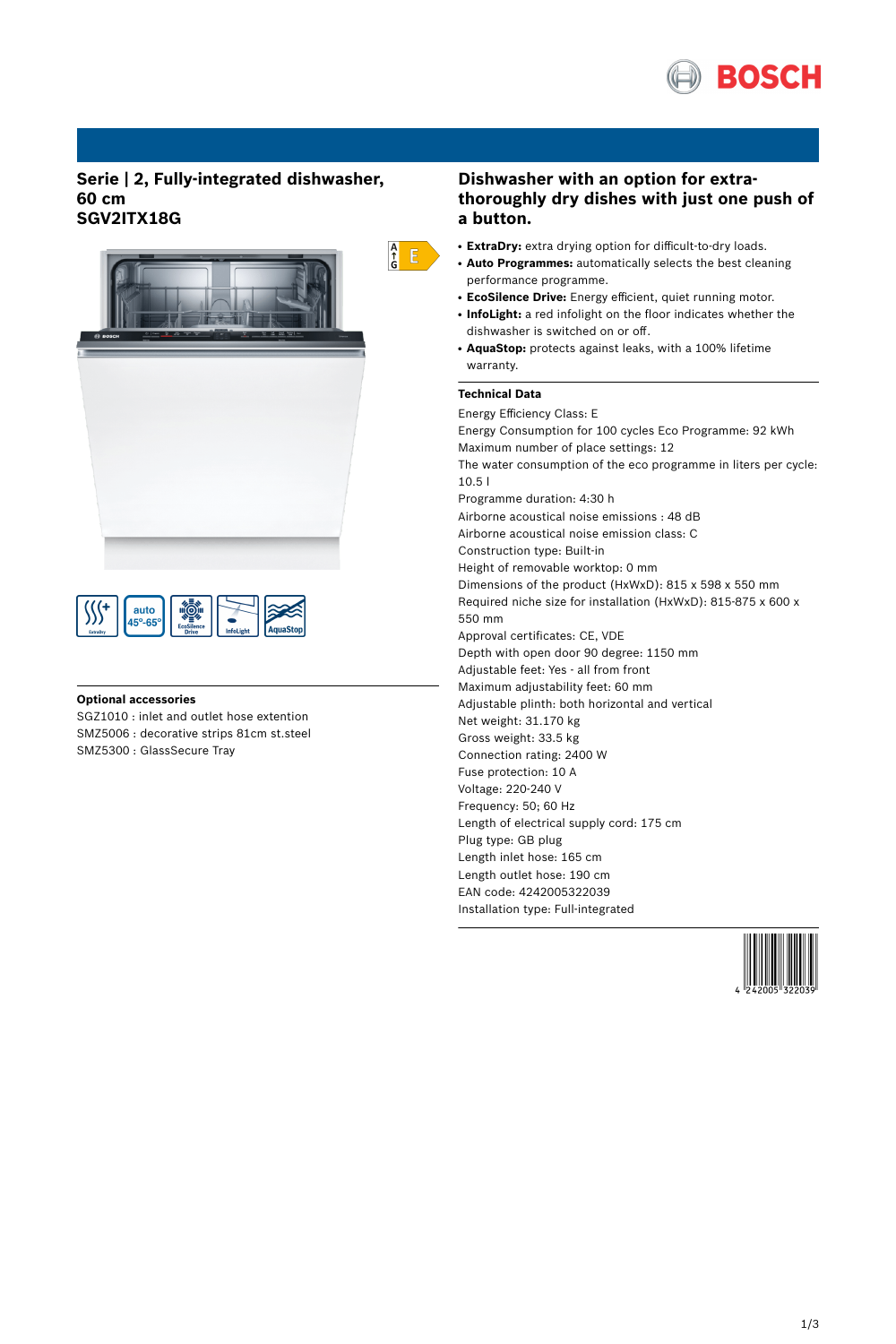

**Serie | 2, Fully-integrated dishwasher, 60 cm SGV2ITX18G**

# **Dishwasher with an option for extrathoroughly dry dishes with just one push of a button.**

### **New for 2021**

### **Performance**

- Energy Efficiency Class<sup>1</sup>: E
- Energy<sup>2</sup> / Water<sup>3</sup>: 92 kWh / 10.5 litres
- Capacity: <sup>12</sup> place settings
- Programme duration<sup>4</sup>: 4:30 (h:min)
- Noise level: <sup>48</sup> dB(A) re <sup>1</sup> pW
- Noise Efficiency Class: <sup>C</sup>

#### **Programmes / functions**

- <sup>4</sup> programmes: Eco <sup>50</sup> °C, Auto 45-65 °C, Intensive <sup>70</sup> °C, Express 65°
- <sup>3</sup> special options: Extra Dry, Half Load, SpeedPerfect
- Machine Care

## **Flexible design elements**

- Normal baskets
- Low friction wheels on bottom basket
- Rack Stopper to prevent derailing of bottom basket
- Cutlery basket in lower rack
- Upper rack cup shelf
- Glass holder in top basket

#### **Innovations and technology**

- DosageAssist detergent dispenser
- EcoSilence BLDC drive
- Automatic detergent detection
- Aqua and loading sensor
- AquaMix Glass protection system

#### **Design features**

- Push button top edge controls
- InfoLight (Red) Light projection on the floor
- Acoustic end of cycle indicator
- Time delay (3, <sup>6</sup> or <sup>9</sup> hours)
- AquaStop: Bosch warranty in case of water damage for the lifetime of the appliance. Please find warranty terms under https://www.bosch-home.co.uk/customer-service/careprotection-and-parts/additional-warranties
- Self cleaning filter system with <sup>3</sup> piece corrugated filter
- Large item spray head, steam protection plate
- Stainless steel/Polinox interior
- Dimensions (HxWxD): 81.5 x 59.8 x 55cm
- *¹ Scale of Energy Efficiency Classes from A to G*
- *² Energy consumption in kWh per 100 cycles (in programme Eco 50 °C)*
- *³ Water consumption in litres per cycle (in programme Eco 50 °C) ⁴ Duration of programme Eco 50 °C*